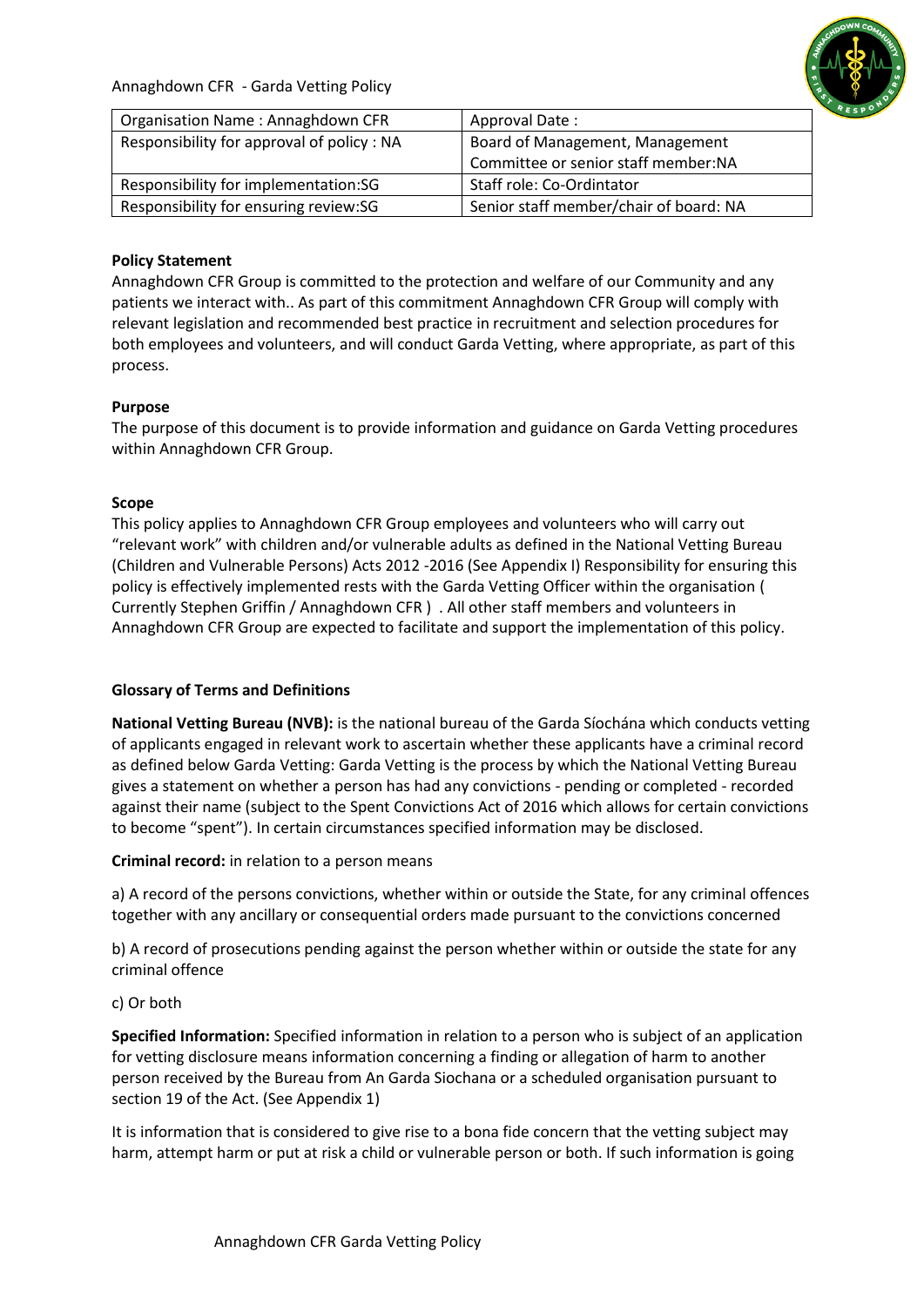**Spent Convictions Act 2016:** This Act allows for certain convictions to become "spent" after a period of time has elapsed (7 years being the standard).

The following convictions will always be disclosed:

- Offences against the person (except minor public order offences)
- Sexual offences
- Convictions on indictment that go to circuit court or higher court.
	- See Appendix II for Spent Convictions Act 2016

## **The Vetting Disclosure will include**:

Particulars of the criminal record (if any) relating to the person and a statement of specified information (if any) relating to the person which the Chief Bureau Officer has determined in accordance with Section 15 of the Act should be disclosed. or

State that there is no criminal record or specified (soft) information in relation to the person

**Liaison Person** is the person who is nominated to apply for and receive vetting disclosures on behalf of applicant organisations. The Liaison Person may be nominated to act for a consortium of organisations (e.g. Volunteer Centres.) or from a representative body for a group of organisations (e.g. NYCI).

**Child**: a person under the age of 18 years.

**Vulnerable Adult**: a person, other than a child who is suffering from a disorder of the mind, whether as a result of mental illness or dementia, has an intellectual disability, is suffering from a physical impairment, whether as a result of injury, illness or age, or

Has a physical disability, which is of such a nature or degree as to restrict the capacity of the person to guard himself or herself against harm by another person, or, that results in the person requiring assistance with the activities of daily living including dressing, eating, walking, washing and bathing.

Registered organisation: A volunteer centre that has a vetting relationship with National Vetting Bureau of the Garda Síochána in the Act is referred to as a registered organisation. 1

Relevant Organisation: See below

**Affiliates**: Are relevant organisations who are affiliated to a local volunteer centre for vetting purposes. All VCs keep an up to date list of affiliates officially with the NVB.

**Liaison person**: The person in your local Volunteer Center who processes Garda Vetting information on behalf of its affiliates

**Garda Vetting Officer**: The person in your organisation who the Liaison Officer can work with in relation to vetting

**Natural Justice**: There are essentially two sections to the Rules of Natural Justice, the first being derived from the Latin maximum "audi alteram partem" (let the other side be heard). This is the duty to allow persons affected by a decision to have a reasonable opportunity of presenting their case. The second part of the Rules of Natural Justice is derived from the Latin maxim "nema judex in causa sua" (no one can be the judge in his own cause). This gives rise to a duty to act fairly, to listen to arguments, and to reach a decision in a manner that is untainted by bias. (NUI, Galway)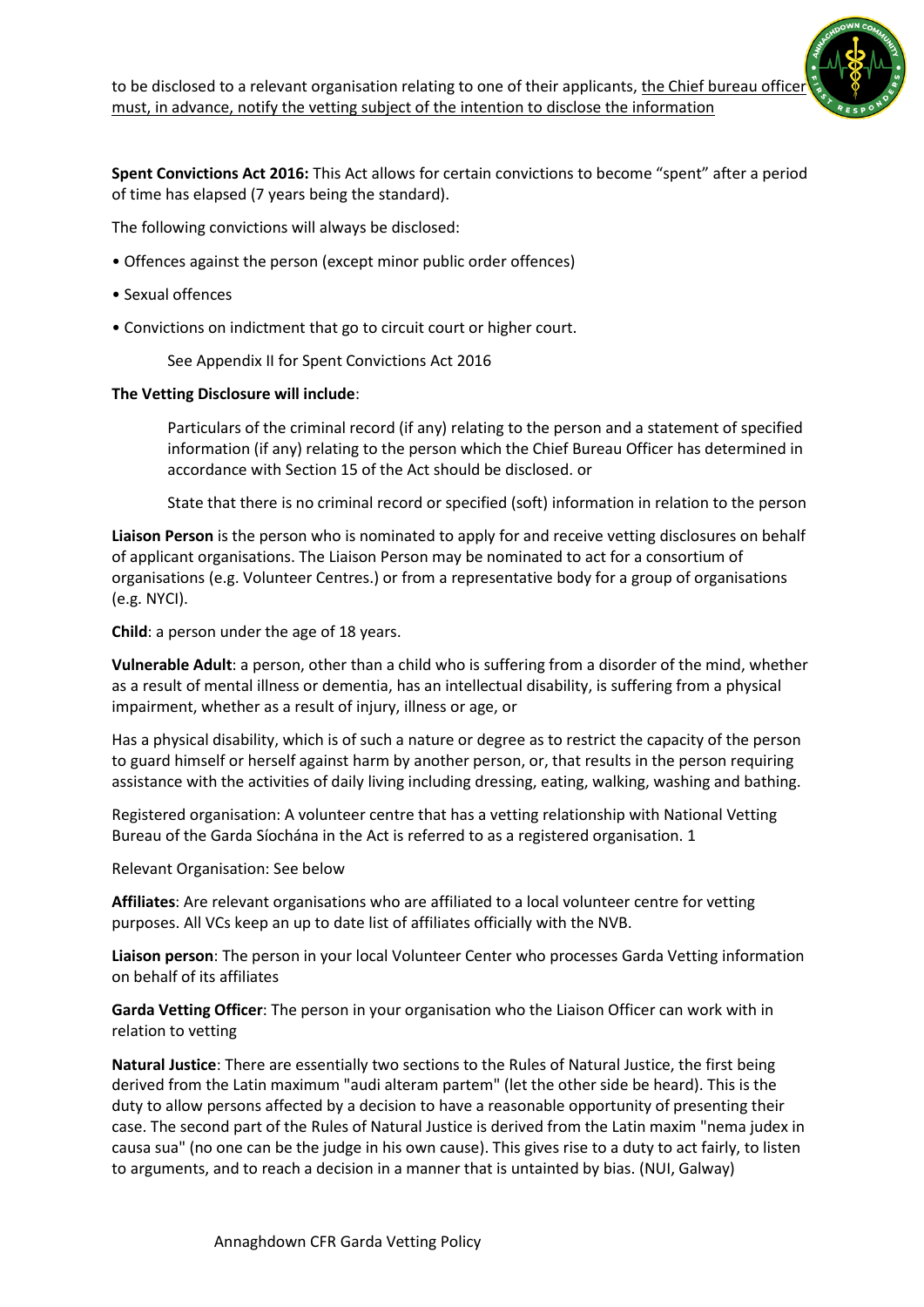

### **Principles**

Garda Vetting is just one of a number of elements that Annaghdown CFR Group implements to ensure the protection and safety of the children and/or vulnerable adults in Annaghdown CFR Group's care. Appropriate recruitment screening (including interviews, reference checking), child protection and health and safety procedures, etc. will be implemented along with Garda Vetting. An individual will not work / volunteer with children or vulnerable adults in Annaghdown CFR Group until their Garda Vetting has been completed and the results conveyed to the organisation's Garda Vetting Officer by the Liaison Person. It will be an offence to start a person in relevant work before Garda Vetting is completed.

Having a criminal record will not automatically exclude an individual from employment/volunteering unless they relate to the offences outline in Section 10 (see Appendix I). Decisions on whether to involve an individual with prior criminal convictions will take into account:

- the individuals abilities, skills , experiences and qualifications;
- the nature of the conviction and its relevance to the job;
- the length of time since the offence took place;
- the risk to the service users, employees and organisation;
- training which may have occurred since the time individual's offence

Annaghdown CFR Group will employ a Natural Justice framework in dealing with any disclosures of convictions.

#### **Vetting Applications Process**

All vetting applications for employment / volunteer roles with Annaghdown CFR Group shall initially be processed by their GVO before referral to the Liaison Person who is trained by the Garda Vetting Unit in the management of Vetting applications and disclosures. Annaghdown CFR Group has appointed Volunteer Ireland ( Galway ) to act Liaison Person on its behalf.

Annaghdown CFR Group will nominate one staff member / Board Member / Steering Committee member to act as the 'Garda Vetting Officer' (GVO). The responsibilities of the GVO include:

• Assessing when Garda vetting is necessary for each employment position / volunteer role i.e. the role involves "relevant work" with children or vulnerable adults as specified in the National Vetting Bureau (Children and Vulnerable Persons Act) 2012 to 2016.

• Ensuring that candidates for employment positions/volunteer roles are provided with the correct Garda vetting forms and that the forms are completed accurately and in full, prior to submitting them to the Liaison Officer

- Verifying the identity of the person submitting the vetting application by checking relevant ID (Please see appendix III)
- Ensuring all personal information in relation to vetting is kept confidentially and in compliance with Data Protection legislation and best practice

That Annaghdown CFR Group staff / volunteers are aware of the organisation's Garda Vetting Policy. Annaghdown CFR Group will nominate 3 representatives from the staff / Board / Steering Committee to make up the "Garda Vetting Committee". The responsibilities of the Committee includes:

• Ensuring organisational compliance with the Garda Vetting policy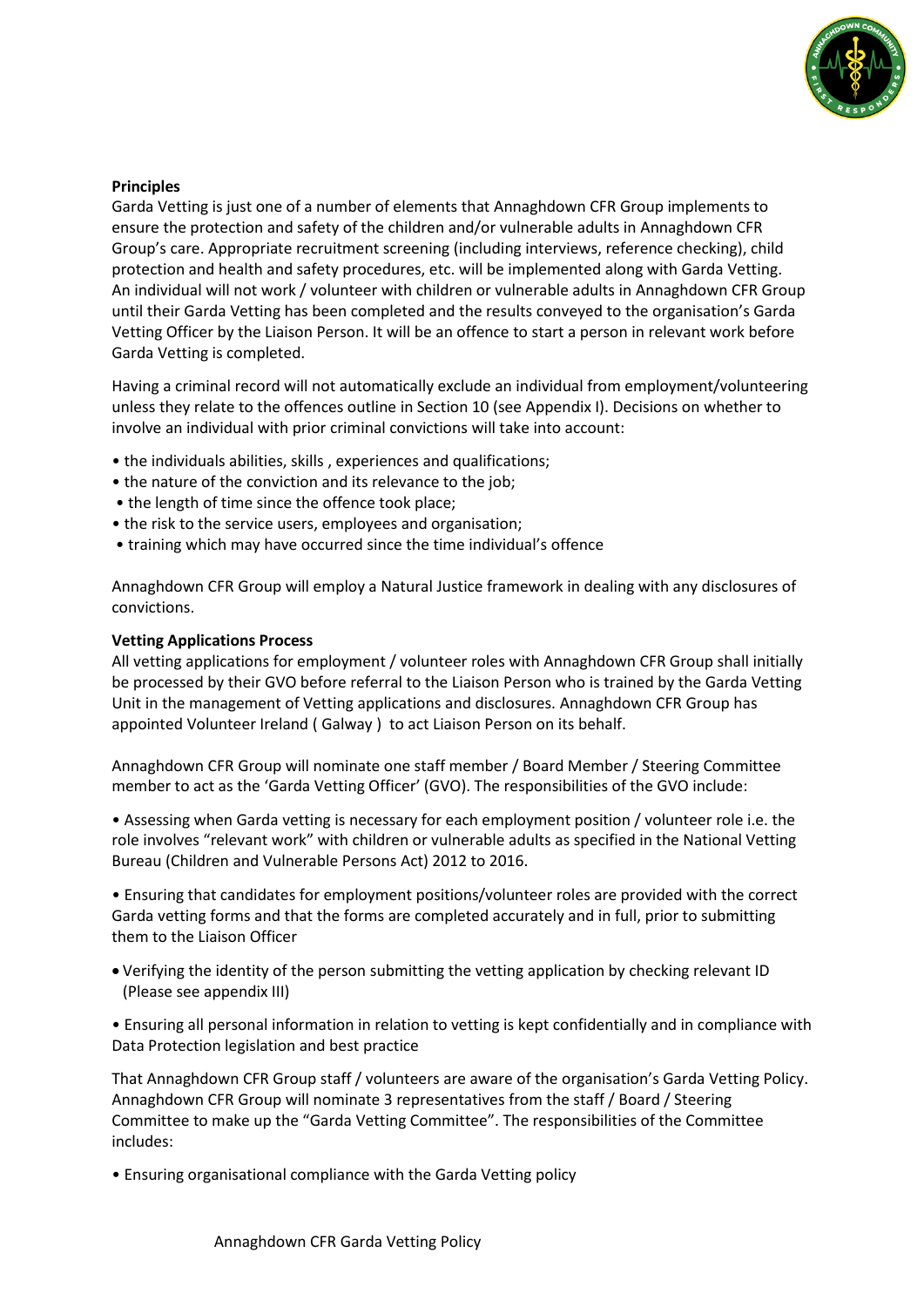• Assisting the Garda Vetting Officer to make decisions on the suitability of candidates following the disclosure of convictions and or specified information via the Garda vetting process.



• If the individual being vetted is over the age of 16 and under the age of 18, they are required to have a completed parent / guardian consent form which must be submitted along with their vetting application form.

Annaghdown CFR Group will not accept historical vetting information from employment / volunteer candidates or from their previous employers / volunteer managers. Each new employer / volunteer must be vetted via the Annaghdown CFR Group vetting process, even if engaging an individual already vetted elsewhere. Annaghdown CFR Group will require all of its existing staff/volunteers to be re-vetted at regular intervals of 3 years.

## **Vetting Disclosures Process**

On return from the National Vetting Bureau the forms will be processed by the nominated Liaison Person who will inform Annaghdown CFR Group Garda Vetting Officer by letter of the results. The Liaison Person will pass on a copy of the persons disclosure to the Garda Vetting Officer for their consideration, and this document will be held confidentially within the organisation.

An offer of a position of employment/voluntary role will be issued to the candidate in line with Annaghdown CFR Group's other screening/recruitment procedures if deemed suitable by the organisations Garda Vetting Committee

Where serious convictions are disclosed, (for e.g. those itemised in 10.1 and 10.2 – see Appendix I) it is important to know that the applicant will be informed by the Garda Vetting Bureau that such convictions are being disclosed to the receiving any such information. When the disclosure is received by the organisation a letter to the person asking them to attend a meeting with the Vetting Committee <fill in as appropriate> should be sent. The purpose of this meeting is to allow the applicant (employee / volunteer) to discuss the information returned by the Garda Vetting Bureau and to give them an opportunity to explain the circumstances surrounding the conviction.

A written record of this meeting will be kept and the time, date and duration of the meeting recorded. At this meeting, Annaghdown CFR Group will ensure that:

• Everyone, no matter what their history, is given fair and equal treatment and the right to state their case. Cognisance is of Repeat Offending, Restorative Justice and Rehabilitation of Offenders.

• A disclosure of conviction will not automatically preclude the applicant from obtaining the position in question. Cognisance is taken of the applicant's self-disclosure or non-disclosure of a conviction at the time of the application and of their experience (work record etc.) and rehabilitation subsequent to any conviction disclosed.

Where multiple convictions are evident but may be as the result of a particular lifestyle, e.g., drug addiction, then the change in lifestyle must be taken into consideration.

Applicants who deny any convictions returned by the Vetting Bureau will be provided with details on how to write a letter of appeal to amend their records at the Vetting Bureau.

Applicants are informed that in the case of uncertainties their form will be returned to the Vetting Bureau seeking clarification.

The applicants name and date of birth are re-checked at the start of the meeting as mistakes may be made by the Vetting Bureau where names and addresses are similar.

Annaghdown CFR Group will consider each Garda Vetting form returned with convictions individually and the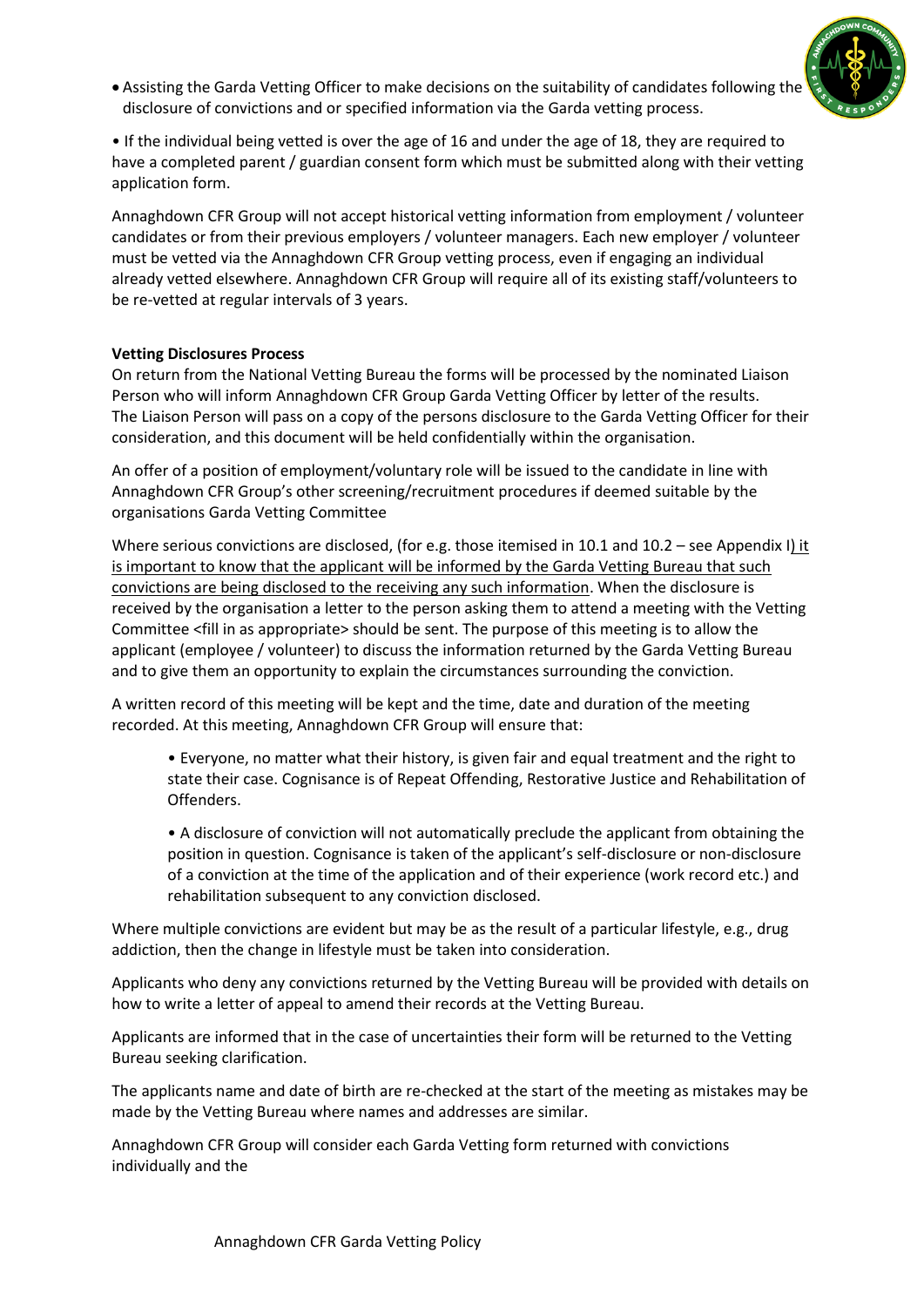



Annaghdown CFR Group recognises that there are three potential outcomes of the review meeting:

• In line with this policy and taking all things into consideration including interview, current history and references, the applicant may be offered the position.

- The applicants Garda Vetting form is returned to the Garda Vetting Bureau for further clarification. In which case a second review meeting may be held.
- The applicant is deemed unsuitable for the position on offer by nature of their history of offences.

• In each case a written explanation of the outcome will be sent to the applicant by letter. A record of this letter, including date sent must be kept. A record of any replies received and any follow-up must also be kept.

## **Confidentiality and Data Protection**

All information in the vetting process will be held in a manner consistent with the Annaghdown CFR Group confidentiality policy. Annaghdown CFR Group also complies fully with good practice regarding the secure storage, handling and use of the Vetting Bureau disclosures and personal vetting information as per Data Protection Policy and legal obligations under Data Protection Legislation

## **Circumstances for the Withdrawal of the offer to Work / Volunteer**

Annaghdown CFR Group considers the following as reasonable grounds to withdraw an offer or opportunity of employment / volunteer role to an individual:

- The individual has been charged with, or convicted of a sexual offence;
- The individual has been charged with, or has a conviction for, an offence that relates to the ill treatment of a child, or a vulnerable adult;
- The individual has been charged with, or has a conviction for, the ownership, production or distribution of child pornography.

Annaghdown CFR Group considers the following list of offences to be relevant, and each case will be considered in a case-by-case basis:

- Offences against the person, e.g. assault, harassment, coercion;
- Breaches in trust, e.g. fraud, theft, larceny;
- Offences against property e.g. arson, armed robbery;
- Domestic Violence;
- Offences against the state

Annaghdown CFR Group is conscious of not initiating policies that prohibit needlessly against rehabilitated individuals. Such cases will be objectively determined on a case-by-case basis in accordance with the criteria outlines in 5.3.

**Self-Declaration Statement**: Vetting subjects will be asked to complete a **self-declaration statement**  agreeing to inform Annaghdown CFR Group of any changes re. convictions/prosecutions pending post vetting.

#### **Appendix 1 to Garda Vetting Policy**

Excerpt from Schedule 1, Part 1 and Part 2 from the National Vetting Bureau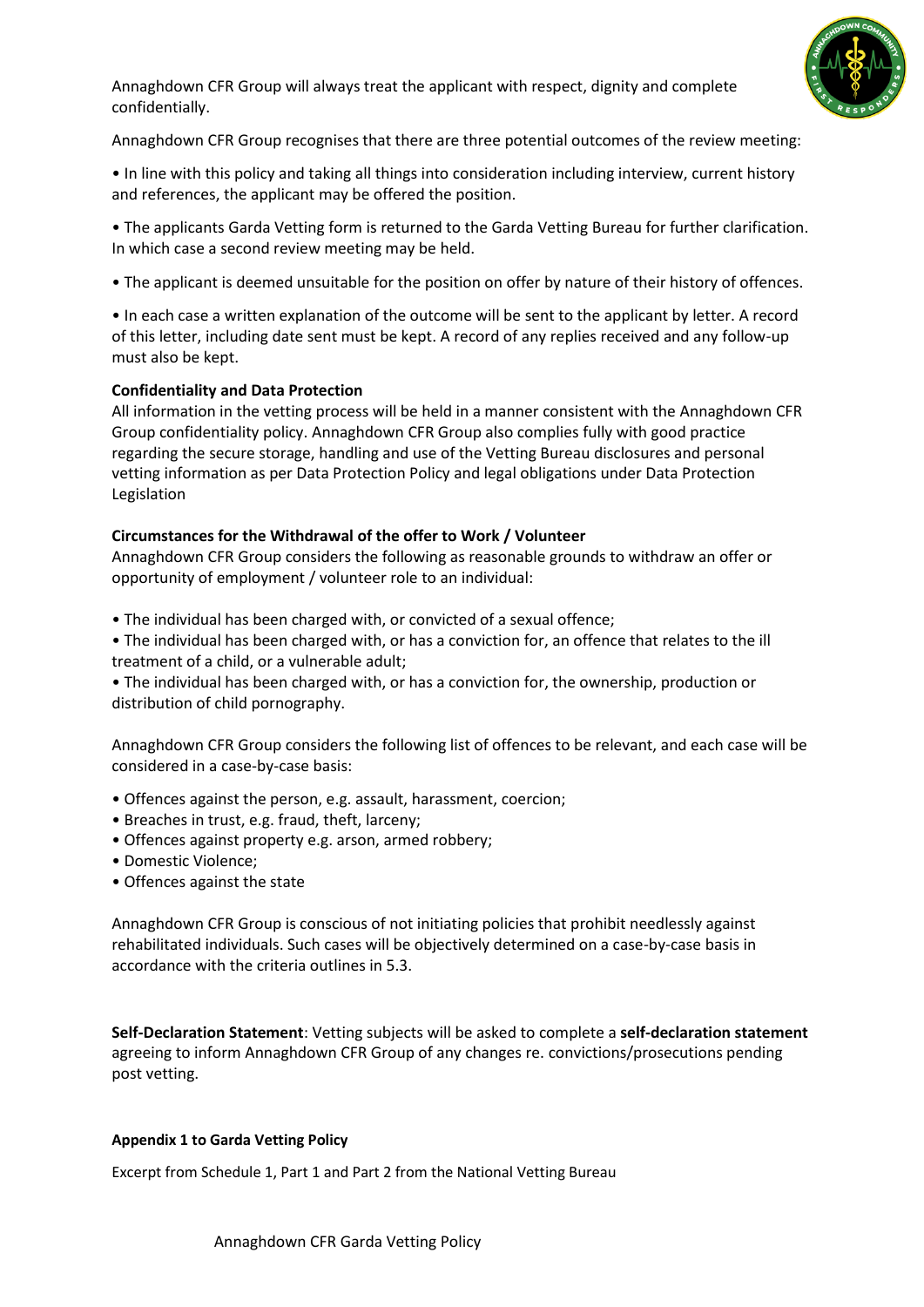

#### **Relevant work or activities relating to children**

1. Any work or activity which is carried out by a person, a necessary and regular part of which consists mainly of the person having access to, or contact with, children in -

(a) an establishment which provides pre-school services within the meaning of Part VII of the Child Care Act 1991,

(b) a school or centre of education, both within the meaning of the Education Act 1998,

(c) any hospital or health care centre which receives, treats or otherwise provides services to children, (d) a designated centre within the meaning of section 2 of the Health Act 2007, in so far as it relates to an

institution at which residential services are provided in accordance with the Child Care Act 1991,

(e) a special care unit provided and maintained in accordance with section 23K of the Child Care Act 1991, (f) a children detention school within the meaning of section 3 of the Children Act 2001.

2. Any work or activity which consists of the provision of home tuition by a person pursuant to the Scheme administered and funded by the Department of Education and known as the Home Tuition Scheme.

3. Any work or activity which consists of treatment, therapy or counselling provided to a child by a person in the course of that work or activity.

4. Any work or activity which consists of care or supervision of children unless the care or supervision is merely incidental to the care or supervision of persons who are not children.

5. Any work or activity which consists of the provision of educational, training, cultural, recreational, leisure, social or physical activities (whether or not for commercial or any other consideration) to children unless the provision of educational, training, cultural, recreational, leisure, social or physical activities is merely incidental to the provision of educational, training, cultural, recreational, leisure, social or physical activities to persons who are not children.

6. Any work or activity which consists of the provision of advice, guidance, developmental, or counselling services, (including by means of electronic interactive communications) to children unless the provision of the advice, guidance, developmental or counselling service is merely incidental to the provision of those services to persons who are not children.

7. Any work or activity as a minister or priest or any other person engaged in the advancement of any religious beliefs.

8. Work as a driver of a public service vehicle which is being used only for the purpose of conveying children.

9. The provision by a person, whether or not for commercial or other consideration, of accommodation for a child in his or her own home.

10. Any research work or activities (howsoever described) carried out in a university, institute of technology or other establishment at which third level education is provided where a necessary and regular part of the research work or activity involves contact with or access to children.

11. Any application by a person to carry on or manage a designated centre within the meaning of section 2 of the Health Act 2007.

12. Any application by a person for a declaration of eligibility and suitability within the meaning of section 3 of the Adoption Act 2010.

13. Any assessment of a person's suitability to act as a foster carer by or under section 39 of the Child Care Act 1991.

14. Any assessment by or under section 41 of the Child Care Act 1991 of a person's suitability to act as a carer of a child in respect of whom he or she is a relative.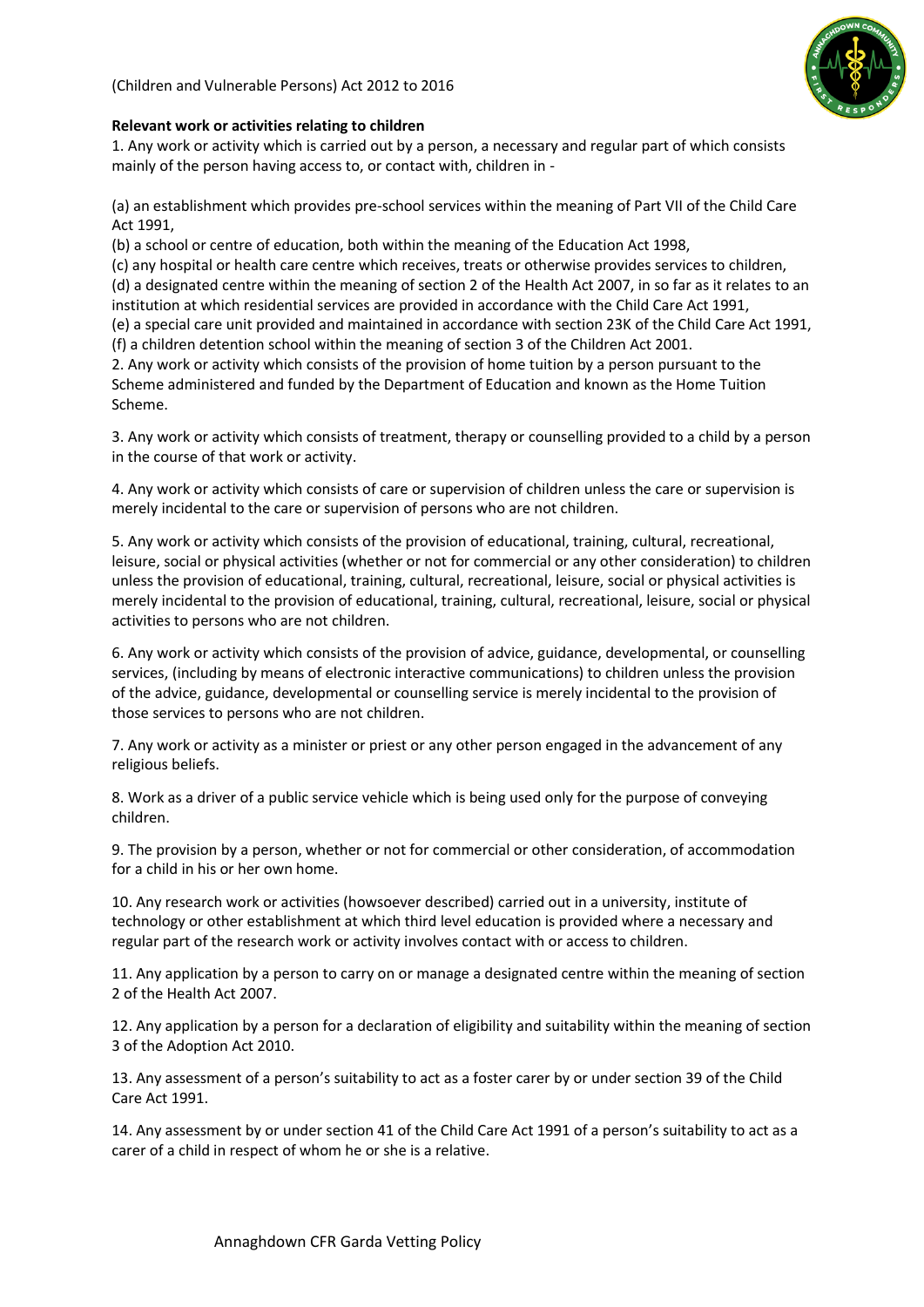



(a) Medical Practitioners Act 2007;

(b) Nurses Act 1985;

(c) Nurses and Midwives Act 2011;

(d) Dentists Act 1985;

(e) Health and Social Care Professionals Act 2005;

(f) Pharmacy Act 2007;

(g) Pre-Hospital Emergency Care Council Order 2000 (S.I. No. 109 of 2000);

(h) Pre-Hospital Emergency Care Council (Establishment) Order 2000 (Amendment) Order 2004 (S.I. No. 575 of 2004).

#### **PART 2**

Relevant work or activities relating to vulnerable persons

1. Any work or activity which is carried out by a person, a necessary and regular part of which consists mainly of the person having access to, or contact with, vulnerable persons in:

(a) a school or centre of education, both within the meaning of the Education Act 1998, unless, in the case of a centre of education, the work or activity is merely incidental to work or activities undertaken in relation to persons who are not vulnerable persons,

(b) any hospital or care centre which receives, treats or otherwise which provides services to vulnerable persons,

(c) a designated centre within the meaning of section 2 of the Health Act 2007, in so far as it relates to an institution at which residential services are provided to vulnerable persons,

(d) an approved centre within the meaning of Part 5 of the Mental Health Act 2001,

(e) any organisation or facility which provides educational, training, cultural, recreational, leisure, social or physical activities (whether or not for commercial or any other consideration) for vulnerable persons, (f) in any organisation or facility which provides welfare, advice, guidance, developmental, or counselling services for vulnerable persons.

2. Any work or activity which consists of treatment, therapy or counselling provided to a vulnerable person by a person in the course of that work or activity.

3. Any work or activity which consists of the care (including the provision of health and personal social services and essential domestic services) of vulnerable persons unless the care is merely incidental to the care of persons who are not vulnerable persons.

4. Any work or activity which consists of the provision of educational, training, cultural, recreational, leisure, social or physical activities (whether or not for commercial or any other consideration) to vulnerable persons unless the provision of educational, training, cultural, recreational, leisure, social or physical activities is merely incidental to the provision of educational, training, cultural, recreational, leisure, social or physical activities to persons who are not vulnerable persons.

5. Any work or activity which consists of the provision of advice, guidance, developmental, or counselling services, (including by means of electronic interactive communications) to vulnerable persons unless the provision of the advice, guidance, develop mental or counselling service is merely incidental to the provision of those services to persons who are not vulnerable persons.

6. Work as a driver of a public service vehicle which is being used only for the purpose of conveying vulnerable persons.

7. Any work or activity as a minister or priest or any other person engaged in the advancement of any religious beliefs.

8. The provision by a person, whether or not for commercial or other consideration, of accommodation for a vulnerable person in his or her own home.